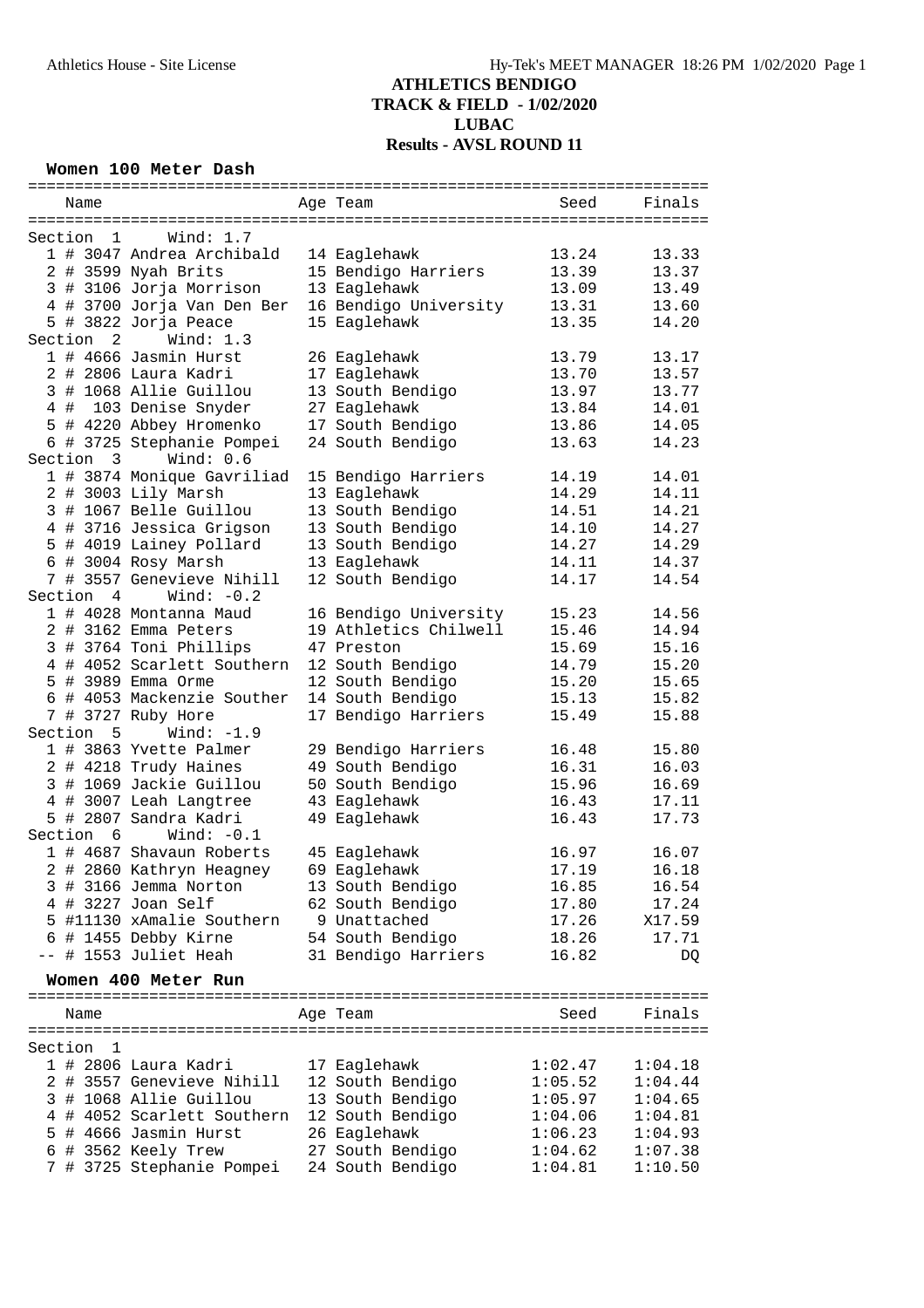### **....Women 400 Meter Run**

| Section 2 |                           |                       |         |          |
|-----------|---------------------------|-----------------------|---------|----------|
|           | 1 # 1067 Belle Guillou    | 13 South Bendigo      | 1:09.18 | 1:08.55  |
|           | 2 # 3232 Molly Butler     | 19 Bendigo University | 1:09.66 | 1:08.97  |
|           | 3 # 3106 Jorja Morrison   | 13 Eaglehawk          | 1:10.09 | 1:10.65  |
| Section 3 |                           |                       |         |          |
|           | $1$ # 3003 Lily Marsh     | 13 Eaglehawk          | 1:16.39 | 1:12.03  |
|           | 2 # 3561 Andrea Smith     | 44 Bendigo University | 1:11.40 | 1:12.31  |
|           | 3 # 3004 Rosy Marsh       | 13 Eaglehawk          | 1:18.46 | 1:12.72  |
|           | 4 # 4019 Lainey Pollard   | 13 South Bendigo      |         | 1:13.28  |
|           | 5 # 1553 Juliet Heah      | 31 Bendigo Harriers   | 1:17.85 | 1:22.85  |
| Section 4 |                           |                       |         |          |
|           | 1 #11130 xAmalie Southern | 9 Unattached          | 1:26.81 | X1:21.94 |
|           | 2 # 1455 Debby Kirne      | 54 South Bendigo      | 1:23.22 | 1:22.45  |
|           | 3 # 1069 Jackie Guillou   | 50 South Bendigo      | 1:23.66 | 1:23.73  |
|           | 4 # 4687 Shavaun Roberts  | 45 Eaglehawk          | 1:29.85 | 1:24.94  |

**Men 100 Meter Dash**

=========================================================================

| Name                                  |                                                | Age Team              | Seed  | Finals |
|---------------------------------------|------------------------------------------------|-----------------------|-------|--------|
| Section<br>1                          | ===============================<br>Wind: $1.1$ |                       |       |        |
| 1 # 1176 Kye Mason                    |                                                | 17 Eaglehawk          | 11.14 | 11.11  |
| # 2740 James Miller<br>$\overline{2}$ |                                                | 17 Bendigo Harriers   | 11.20 | 11.31  |
| # 2661 James Woods<br>3               |                                                | 16 South Bendigo      | 11.73 | 11.60  |
| 4                                     | # 3571 Angus McKindlay                         | 16 Eaglehawk          | 11.64 | 11.69  |
| 5 # 3087 Jake Hilson                  |                                                | 20 South Bendigo      | 12.24 | 11.81  |
| 6 # 3855 Kenan Seebah                 |                                                | 16 Eaglehawk          | 11.81 | 11.87  |
| 7 # 3345 James Bentley                |                                                | 15 Eaglehawk          | 11.84 | 12.15  |
| Section<br>2                          | Wind: $0.1$                                    |                       |       |        |
| 1 # 3044 Corey Heagney                |                                                | 16 Eaglehawk          | 12.51 | 12.03  |
| 2 # 4267 Arshdeep Singh               |                                                | 16 South Bendigo      | 12.36 | 12.25  |
| 3 # 3401 Liam Gay                     |                                                | 15 South Bendigo      | 12.48 | 12.32  |
| 4 # 4375 Sam Storer                   |                                                | 27 Eaglehawk          | 12.63 | 12.35  |
| 5 # 4542 Luka Markovic                |                                                | 16 South Bendigo      | 12.58 | 12.36  |
| 6 # 4231 Luke Matthews                |                                                | 38 Bendigo Harriers   | 12.25 | 12.40  |
| 7                                     | # 4637 Sebastyn Andrea                         | 14 Old Melburnians    | 12.63 | 12.78  |
| 8 # 3538 David Chisholm               |                                                | 51 Eaglehawk          | 12.72 | 13.05  |
| Section<br>Wind: $0.7$<br>3           |                                                |                       |       |        |
| 1 # 3167 Aaron Norton                 |                                                | 40 South Bendigo      | 13.26 | 12.88  |
| # 4461 Quinn Grey<br>2                |                                                | 15 South Bendigo      | 13.59 | 12.90  |
| # 4423 Harry Roberts<br>3             |                                                | 14 Eaglehawk          | 13.32 | 13.11  |
| 4 # 3971 Brody Shaw                   |                                                | 14 Bendigo Harriers   | 13.47 | 13.36  |
| 5 # 3970 Neil Shaw                    |                                                | 46 Bendigo Harriers   | 13.49 | 13.46  |
|                                       | 5 # 3172 %Timothy Sullivan                     | 44 Eaglehawk          | 13.25 | 13.46  |
| 7 # 1261 Antony Langdon               |                                                | 51 Eaglehawk          | 13.28 | 13.51  |
| Section 4                             | Wind: $-0.2$                                   |                       |       |        |
|                                       | 1 # 2808 Christopher Kadri                     | 50 Eaglehawk          | 13.65 | 13.67  |
| $\overline{a}$                        | # 3873 Jake Gavriliadis                        | 13 Bendigo Harriers   | 13.98 | 13.70  |
| 3 # 3086 Gregory Hilson               |                                                | 50 South Bendigo      | 13.86 | 13.91  |
| 4 # 3445 Keenan Seymour               |                                                | 12 South Bendigo      | 13.72 | 13.97  |
| 5 # 2482 Terry Hicks                  |                                                | 65 Eaglehawk          | 13.87 | 13.99  |
| 6 # 3085 Kyle Hilson                  |                                                | 22 South Bendigo      | 14.25 | 14.46  |
| # 1279 Peter Curtis<br>7              |                                                | 25 South Bendigo      | 13.75 | 15.47  |
| Section<br>5                          | Wind: $-0.7$                                   |                       |       |        |
| 1 # 2714 Ross Douglas                 |                                                | 53 Bendigo University | 15.00 | 14.92  |
| 2 # 4204 Stephen Ryan                 |                                                | 63 Eaglehawk          | 17.36 | 18.39  |
| 3 # 2234 Hunter Gill                  |                                                | 71 Bendigo Harriers   | 20.24 | 19.97  |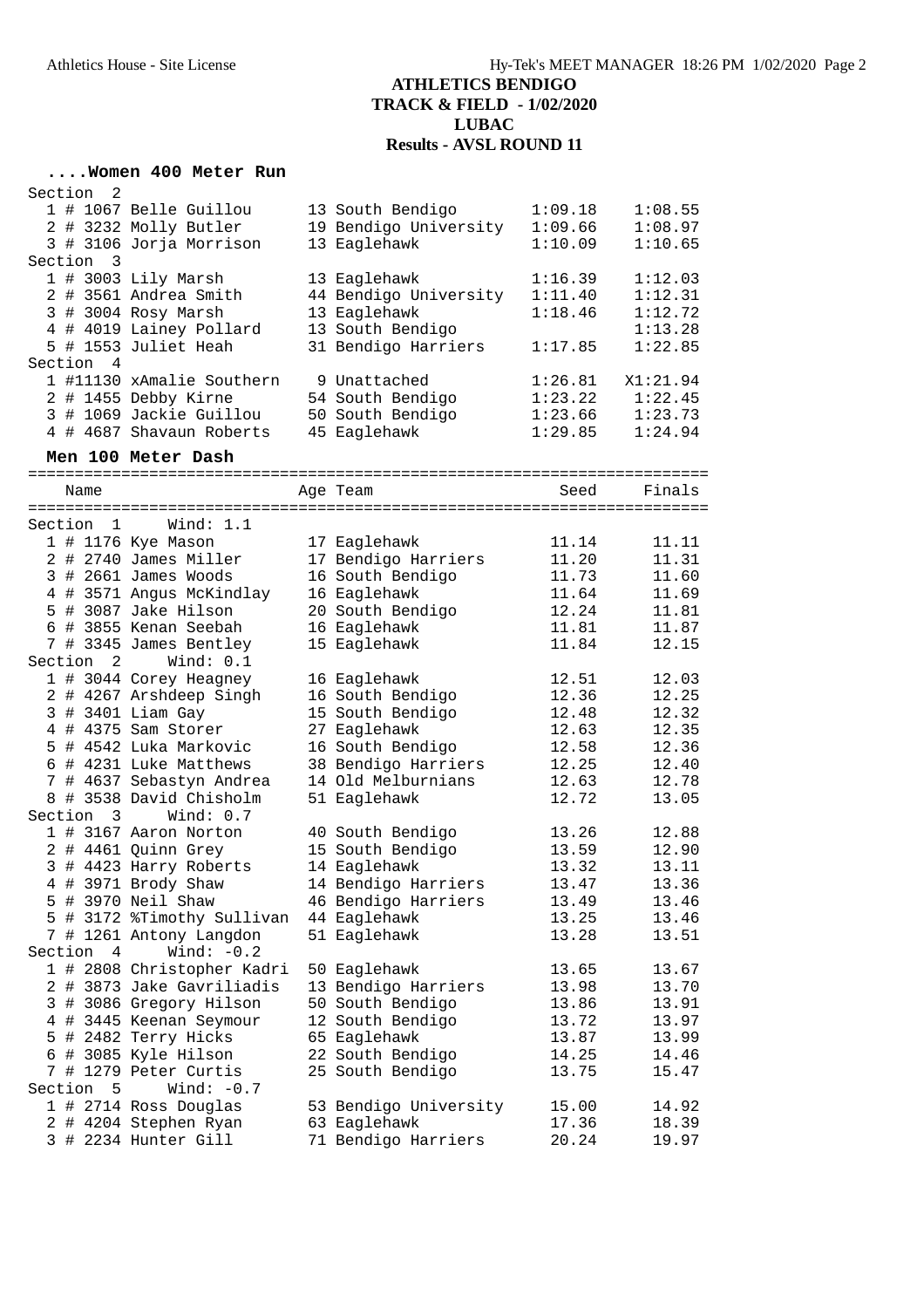### **Men 400 Meter Run**

| Name                                              | Age Team                                  | Seed               | Finals             |
|---------------------------------------------------|-------------------------------------------|--------------------|--------------------|
|                                                   |                                           |                    |                    |
| Section<br>-1                                     |                                           |                    |                    |
| 1 # 3087 Jake Hilson                              | 20 South Bendigo                          | 51.07              | 50.98              |
| 2 # 3345 James Bentley                            | 15 Eaglehawk                              | 50.92              | 51.29              |
| 3 # 3855 Kenan Seebah                             | 16 Eaglehawk                              | 52.98              | 52.75              |
| 4 # 3571 Angus McKindlay                          | 16 Eaglehawk                              | 52.52              | 53.01              |
| 5 # 3401 Liam Gay                                 | 15 South Bendigo                          | 54.56              | 55.72              |
| 6 # 4267 Arshdeep Singh                           | 16 South Bendigo                          | 56.76              | 56.58              |
| Section<br>-2                                     |                                           |                    |                    |
| 1 # 4231 Luke Matthews                            | 38 Bendigo Harriers                       | 57.13              | 57.86              |
|                                                   |                                           |                    |                    |
| 2 # 4375 Sam Storer                               | 27 Eaglehawk                              | 59.49              | 58.59              |
| 3 # 3044 Corey Heagney                            | 16 Eaglehawk                              | 1:01.36            | 59.14              |
| 4 # 3538 David Chisholm                           | 51 Eaglehawk                              | 58.85              | 59.55              |
| 5 # 3167 Aaron Norton                             | 40 South Bendigo                          | 1:00.93            | 1:00.51            |
| 6 # 2814 Gretel Holmes                            | 15 Bendigo Harriers                       | 1:01.13            | 1:01.41            |
| Section<br>$\overline{\mathbf{3}}$                |                                           |                    |                    |
| 1 # 4542 Luka Markovic                            | 16 South Bendigo                          | 1:04.39            | 1:02.70            |
| 2 # 2482 Terry Hicks                              | 65 Eaglehawk                              | 1:04.57            | 1:04.53            |
| 3 # 4461 Quinn Grey                               | 15 South Bendigo                          | 1:04.96            | 1:07.12            |
| Section 4                                         |                                           |                    |                    |
| 1 # 2808 Christopher Kadri                        | 50 Eaglehawk                              | 1:12.82            | 1:12.30            |
| 2 # 2779 David Lonsdale                           | 51 Bendigo University                     | 1:14.62            | 1:16.17            |
| 3 # 3904 Kevin Shanahan                           | 63 Eaglehawk                              | 1:24.57            | 1:20.99            |
| 4 # 4204 Stephen Ryan                             | 63 Eaglehawk                              |                    | 1:30.92            |
| 5 # 2234 Hunter Gill                              | 71 Bendigo Harriers                       | 1:34.95            | 1:31.24            |
|                                                   |                                           |                    |                    |
| Men 110 Meter Hurdles                             |                                           |                    |                    |
|                                                   |                                           |                    |                    |
|                                                   |                                           |                    |                    |
| Name                                              | Age Team                                  | Seed               | Finals             |
|                                                   |                                           |                    |                    |
| Wind: 0.8<br>Section<br>$\overline{1}$            |                                           |                    |                    |
| $1$ # 2661 James Woods                            | 16 South Bendigo                          | 16.22              | 15.46              |
|                                                   |                                           |                    |                    |
| Mixed 1500 Meter Run                              |                                           |                    |                    |
|                                                   |                                           |                    |                    |
| Name                                              | Age Team                                  | Seed               | Finals             |
|                                                   |                                           |                    |                    |
| Section<br>1                                      |                                           |                    |                    |
| 1 # 1824 Logan Tickell                            | M13 South Bendigo                         | 4:39.16            | 4:36.41            |
| 2 # 4148 Taine Lang                               | M16 Bendigo Harriers                      | 4:42.79            | 4:41.84            |
| 3 # 3558 Bernard Nihill                           | M14 South Bendigo                         | 4:50.21            | 4:50.00            |
| 4 # 3945 Craig Green                              | M52 Bendigo University                    | 4:54.01            | 4:57.05            |
| 5 # 3086 Gregory Hilson                           | M50 South Bendigo                         | 5:19.91            | 5:19.76            |
| 6 # 4288 Isobel James-McCl W14 Bendigo University |                                           | 5:26.70            | 5:29.92            |
| # 2779 David Lonsdale<br>7                        | M51 Bendigo University                    | 5:25.63            | 5:31.36            |
| 8 # 4623 Lauren White                             |                                           | 5:42.70            |                    |
|                                                   | W16 South Bendigo                         |                    | 5:37.29            |
| 9 # 3443 Tiffany Bussem Jo W18 Bendigo Harriers   |                                           | 5:30.99            | 5:47.65            |
| Section<br>2                                      |                                           |                    |                    |
| 1 #11131 xClaude Guillou                          | M52 Unattached                            |                    | X5:58.02           |
| 2 #11043 xLewis Lonsdale                          | M12 Unattached                            | 5:51.23            | X5:59.18           |
| 3 # 1553 Juliet Heah                              | W31 Bendigo Harriers                      | 6:03.14            | 6:06.14            |
| 4 # 1455 Debby Kirne                              | W54 South Bendigo                         | 6:19.88            | 6:28.84            |
| 5 # 3559 Isabel Nihill                            | W16 South Bendigo                         | 5:56.34            | 6:33.14            |
| 6 # 3561 Andrea Smith                             | W44 Bendigo University                    | 6:09.83            | 6:37.43            |
| 7 # 2234 Hunter Gill<br>8 # 1069 Jackie Guillou   | M71 Bendigo Harriers<br>W50 South Bendigo | 6:32.93<br>7:31.38 | 6:44.09<br>7:47.62 |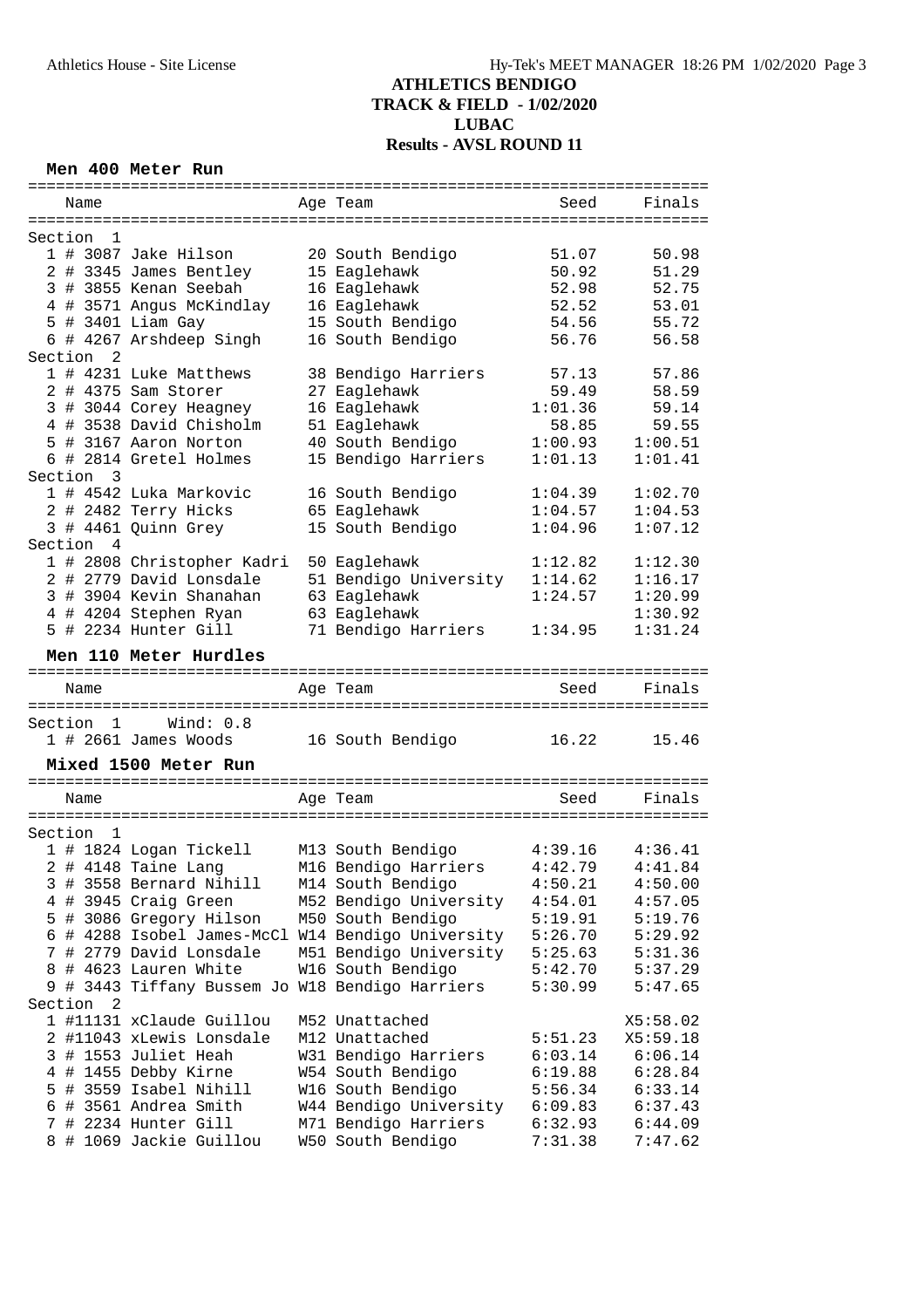### **Mixed 80 Meter Hurdles**

| Name                                              | Age Team               | Seed     | Finals            |
|---------------------------------------------------|------------------------|----------|-------------------|
|                                                   |                        |          |                   |
| Wind: $-1.4$<br>Section<br>1                      |                        |          |                   |
| 1 # 3989 Emma Orme                                | W12 South Bendigo      | 16.76    | 16.60             |
| 2 # 3227 Joan Self                                | W62 South Bendigo      | 19.37    | 19.92             |
| 3 # 3007 Leah Langtree                            | W43 Eaglehawk          | 21.74    | 21.81             |
| Mixed 90 Meter Hurdles                            |                        |          |                   |
| Name                                              | Age Team               | Seed     | Finals            |
|                                                   |                        |          |                   |
| Section 1<br>Wind: $1.6$                          |                        |          |                   |
| 1 # 3874 Monique Gavriliad W15 Bendigo Harriers   |                        |          | 14.56             |
| 2 # 4053 Mackenzie Souther W14 South Bendigo      |                        | 20.51    | 19.86             |
| Mixed 100 Meter Hurdles                           |                        |          |                   |
| Name                                              | Age Team               | Seed     | Finals            |
|                                                   |                        |          |                   |
| Section<br>1<br>Wind: 0.8                         |                        |          |                   |
| 1 # 3538 David Chisholm                           | M51 Eaglehawk          | 17.59    | 18.93             |
| Section <sub>2</sub><br>Wind: $1.5$               |                        |          |                   |
| 1 # 3822 Jorja Peace                              | W15 Eaglehawk          | 16.13    | 15.63             |
| 2 # 4637 Sebastyn Andrea                          | M14 Old Melburnians    | 16.06    | 15.75             |
| 3 # 4220 Abbey Hromenko                           | W17 South Bendigo      | 18.19    | 16.72             |
| 4 # 103 Denise Snyder                             | W27 Eaglehawk          | 17.17    | 16.85             |
| 5 # 1553 Juliet Heah                              | W31 Bendigo Harriers   | 22.90    | 25.30             |
| Mixed 2000 Meter Steeplechase                     |                        |          |                   |
|                                                   |                        |          |                   |
| Name                                              | Age Team               | Seed     | Finals            |
| Section<br>- 1                                    |                        |          |                   |
| 1 # 4148 Taine Lang                               | M16 Bendigo Harriers   | 7:25.74  | 7:37.41           |
| 2 #11017 xMax Rowe                                | M13 Unattached         | 7:17.60  | X8:05.51          |
| 3 # 3865 Tullie Rowe                              | W15 Bendigo University | 7:12.86  | 8:24.67           |
| 4 # 2780 Phoebe Lonsdale                          | W14 Bendigo University | 8:16.53  | 8:38.64           |
| 5 # 4423 Harry Roberts                            | M14 Eaglehawk          |          | 8:45.78           |
| 6 # 4288 Isobel James-McCl W14 Bendigo University |                        |          | 9:02.79           |
| 7 # 3561 Andrea Smith                             | W44 Bendigo University | 9:03.54  | 9:48.26           |
| 8 # 4465 Janet Hodnett                            | W41 Bendigo University |          | 10:24.78          |
| 9 #11043 xLewis Lonsdale                          | M12 Unattached         |          | 9:00.91 X10:44.47 |
| 10 # 3727 Ruby Hore                               | W17 Bendigo Harriers   | 10:54.29 | 11:01.77          |
| 11 # 2860 Kathryn Heagney                         | W69 Eaglehawk          | 11:22.55 | 11:03.48          |
| 12 # 2807 Sandra Kadri                            | W49 Eaglehawk          | 11:08.05 | 11:08.89          |
| 13 # 3007 Leah Langtree                           | W43 Eaglehawk          | 12:05.36 | 12:52.01          |
| Mixed 3000 Meter Steeplechase                     |                        |          |                   |
|                                                   |                        |          |                   |
| Name                                              | Age Team               | Seed     | Finals            |
| 1 # 1553 Juliet Heah                              | W31 Bendigo Harriers   | 14:58.66 | 15:01.14          |
| 2 # 2714 Ross Douglas                             | M53 Bendigo University |          | 16:13.07          |
| 3 # 2931 Geoff Jordan                             | M50 Bendigo Harriers   |          | 16:31.02          |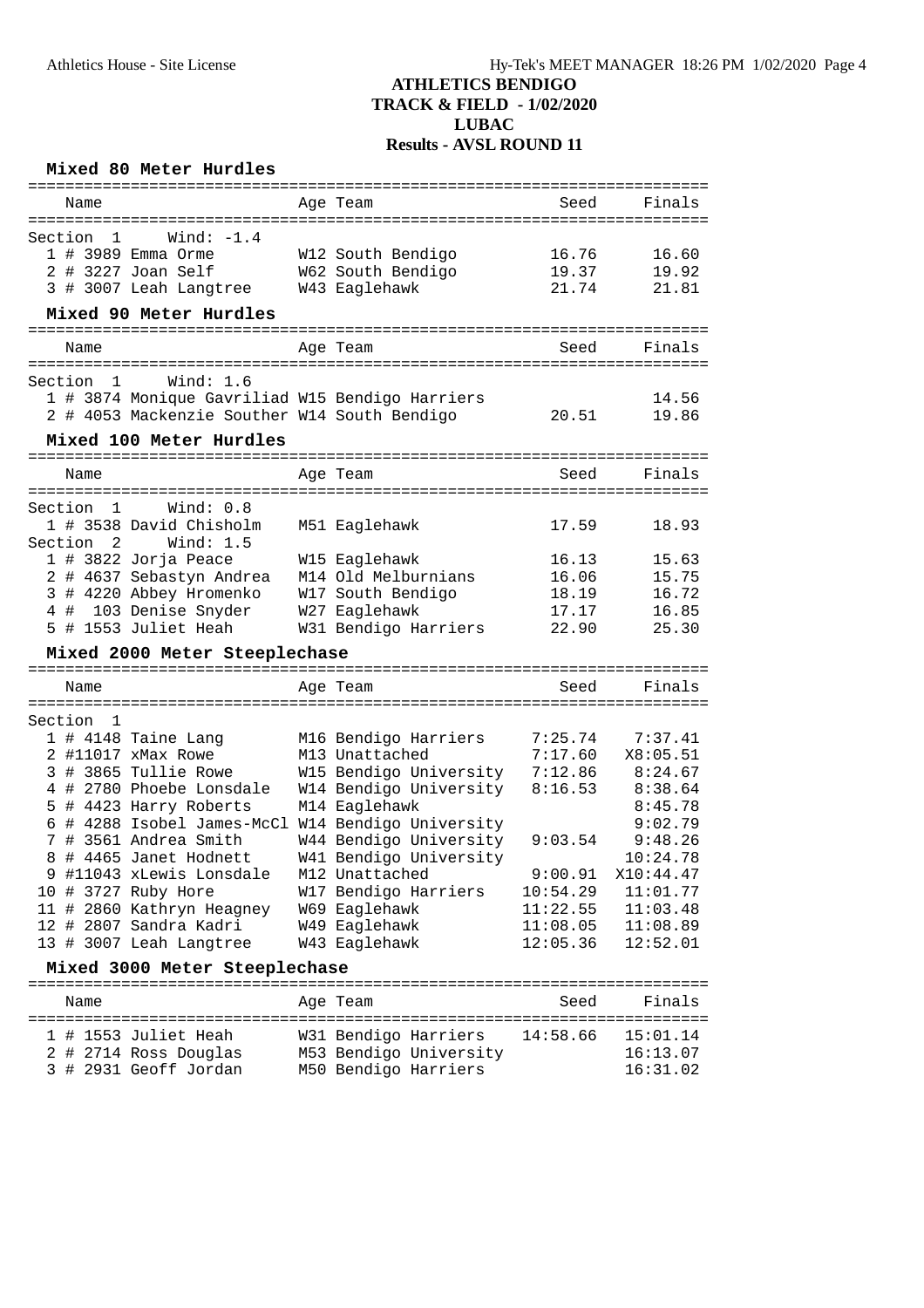### **Mixed Pole Vault**

| Age Team<br>Seed<br>Finals<br>Name<br>Flight<br>1<br>$1$ # 2661 James Woods<br>M16 South Bendigo<br>4.80m<br>4.40m<br>2 # 3086 Gregory Hilson<br>M50 South Bendigo<br>2.80m<br>2.70m<br>3 # 1279 Peter Curtis<br>M25 South Bendigo<br>2.25m<br>2.40 <sub>m</sub><br>2.25m<br>3 # 3538 David Chisholm<br>M51 Eaglehawk<br>2.40m<br>3 # 2931 Geoff Jordan<br>M50 Bendigo Harriers<br>2.25m<br>2.40m<br>6 # 4218 Trudy Haines<br>W49 South Bendigo<br>2.05m<br>1.80m<br>Mixed Long Jump<br>Finals<br>Wind<br>Age Team<br>Seed<br>Name<br>4.25m<br>$+0.0$<br>1 # 2808 Christopher Kadri M50 Eaglehawk<br>4.37m<br>4.01m<br>2 # 3047 Andrea Archibald W14 Eaglehawk<br>3.82m<br>$+0.0$<br>3.64m<br>$+0.0$<br>3 # 3007 Leah Langtree<br>W43 Eaglehawk<br>3.66m<br>W29 Bendigo Harriers<br>3.54m<br>0.8<br>4 # 3863 Yvette Palmer<br>3.15m<br>5 # 2780 Phoebe Lonsdale<br>W14 Bendigo University<br>3.71m<br>3.52m<br>$-0.7$<br>0.9<br>6 # 3764 Toni Phillips<br>W47 Preston<br>3.56m<br>3.45m<br>7 # 3165 Jayne Norton<br>3.69m<br>3.40m<br>$+0.0$<br>W44 South Bendigo<br>8 #11043 xLewis Lonsdale<br>M12 Unattached<br>3.22m<br>X3.27m<br>$+0.0$<br>9 # 3227 Joan Self<br>W62 South Bendigo<br>$+0.0$<br>3.40m<br>3.17m<br>10 # 2779 David Lonsdale<br>M51 Bendigo University<br>$+0.0$<br>3.07 <sub>m</sub><br>3.14m<br>11 # 3166 Jemma Norton<br>W13 South Bendigo<br>3.23m<br>3.07 <sub>m</sub><br>$+0.0$<br>12 # 2860 Kathryn Heagney<br>W69 Eaglehawk<br>3.18m<br>2.80 <sub>m</sub><br>$+0.0$<br>13 # 1069 Jackie Guillou<br>2.93m<br>$+0.0$<br>W50 South Bendigo<br>2.59m<br>14 # 4053 Mackenzie Souther W14 South Bendigo<br>2.96m<br>2.40m<br>$+0.0$<br>Flight 2<br>1 # 3003 Lily Marsh<br>4.39m<br>4.48m<br>$+0.0$<br>W13 Eaglehawk<br>4.38m<br>2 # 1261 Antony Langdon<br>M51 Eaglehawk<br>4.40m<br>$-1.2$<br>3 # 3716 Jessica Grigson<br>4.26m<br>$+0.0$<br>W13 South Bendigo<br>4.17m<br>W13 South Bendigo<br>4 # 1068 Allie Guillou<br>3.99m<br>4.16m<br>$-0.5$<br>5 # 2931 Geoff Jordan<br>$-0.3$<br>M50 Bendigo Harriers<br>4.17m<br>4.15m<br>W19 Athletics Chilwell<br>0.1<br>6 # 3162 Emma Peters<br>4.00m<br>4.01 <sub>m</sub><br>$-2.2$<br>7 # 1067 Belle Guillou<br>W13 South Bendigo<br>3.99 <sub>m</sub><br>4.11m<br>8 # 3445 Keenan Seymour<br>M12 South Bendigo<br>3.61m<br>3.81 <sub>m</sub><br>0.4<br>W44 Bendigo University<br>$-1.8$<br>9 # 3561 Andrea Smith<br>3.79m<br>3.71m<br>10 # 4019 Lainey Pollard<br>W13 South Bendigo<br>3.78m<br>3.56m<br>$-1.3$<br>11 # 3989 Emma Orme<br>W12 South Bendigo<br>3.73m<br>3.52 <sub>m</sub><br>$+0.0$<br>M53 Bendigo University<br>3.57m<br>12 # 2714 Ross Douglas<br>$3.46m - 0.4$<br>W17 Bendigo Harriers<br>3.39m<br>13 # 3727 Ruby Hore<br>3.70m<br>$-1.2$<br>Flight<br>3<br>M16 South Bendigo<br>6.26m<br>6.52m<br>$1$ # 2661 James Woods<br>$-1.1$<br>2<br># 1176 Kye Mason<br>5.81m<br>5.78m<br>$+0.0$<br>M17 Eaglehawk<br>5.65m<br># 3044 Corey Heagney<br>M16 Eaglehawk<br>6.11m<br>0.5<br>3<br># 4637 Sebastyn Andrea<br>M14 Old Melburnians<br>5.72m<br>5.47m<br>$-2.3$<br>4<br>5 #<br>103 Denise Snyder<br>5.12m<br>$+0.0$<br>W27 Eaglehawk<br>5.36m<br>5.07m<br>5.08m<br>$+0.0$<br># 3874 Monique Gavriliad W15 Bendigo Harriers<br>6<br>7 # 4423 Harry Roberts<br>M14 Eaglehawk<br>4.79m<br>5.06m<br>$+0.0$<br># 4220 Abbey Hromenko<br>W17 South Bendigo<br>4.91m<br>4.89m<br>$-0.7$<br>8<br># 4461 Quinn Grey<br>M15 South Bendigo<br>4.83m<br>4.79m<br>$+0.0$<br>9<br>10 # 3538 David Chisholm<br>M51 Eaglehawk<br>4.95m<br>4.72m<br>$-0.1$<br>11 # 3106 Jorja Morrison<br>4.67m<br>0.9<br>W13 Eaglehawk<br>4.50m<br>5.37m<br>4.67m<br>11 # 4375 Sam Storer<br>M27 Eaglehawk<br>$+0.0$<br>13 # 3599 Nyah Brits<br>W15 Bendigo Harriers<br>4.54m<br>4.55m<br>$-0.6$<br>3086 Gregory Hilson<br>4.49m<br>$-0.2$<br>M50 South Bendigo<br>4.77m<br>14 #<br>W27 South Bendigo<br>$+0.0$<br>15 # 3562 Keely Trew<br>4.75m<br>4.36m |  |  |  |  |  |  |  |  |  |  |  |  |  |
|-----------------------------------------------------------------------------------------------------------------------------------------------------------------------------------------------------------------------------------------------------------------------------------------------------------------------------------------------------------------------------------------------------------------------------------------------------------------------------------------------------------------------------------------------------------------------------------------------------------------------------------------------------------------------------------------------------------------------------------------------------------------------------------------------------------------------------------------------------------------------------------------------------------------------------------------------------------------------------------------------------------------------------------------------------------------------------------------------------------------------------------------------------------------------------------------------------------------------------------------------------------------------------------------------------------------------------------------------------------------------------------------------------------------------------------------------------------------------------------------------------------------------------------------------------------------------------------------------------------------------------------------------------------------------------------------------------------------------------------------------------------------------------------------------------------------------------------------------------------------------------------------------------------------------------------------------------------------------------------------------------------------------------------------------------------------------------------------------------------------------------------------------------------------------------------------------------------------------------------------------------------------------------------------------------------------------------------------------------------------------------------------------------------------------------------------------------------------------------------------------------------------------------------------------------------------------------------------------------------------------------------------------------------------------------------------------------------------------------------------------------------------------------------------------------------------------------------------------------------------------------------------------------------------------------------------------------------------------------------------------------------------------------------------------------------------------------------------------------------------------------------------------------------------------------------------------------------------------------------------------------------------------------------------------------------------------------------------------------------------------------------------------------------------------------------------------------------------------------------------------------------------------------------------------------------------------------------------------------------------------------------------------------------------------------------------------------------------------------------------------------------------------------------------------------------------------------------------------------------------------------------------------------------------|--|--|--|--|--|--|--|--|--|--|--|--|--|
|                                                                                                                                                                                                                                                                                                                                                                                                                                                                                                                                                                                                                                                                                                                                                                                                                                                                                                                                                                                                                                                                                                                                                                                                                                                                                                                                                                                                                                                                                                                                                                                                                                                                                                                                                                                                                                                                                                                                                                                                                                                                                                                                                                                                                                                                                                                                                                                                                                                                                                                                                                                                                                                                                                                                                                                                                                                                                                                                                                                                                                                                                                                                                                                                                                                                                                                                                                                                                                                                                                                                                                                                                                                                                                                                                                                                                                                                                                                 |  |  |  |  |  |  |  |  |  |  |  |  |  |
|                                                                                                                                                                                                                                                                                                                                                                                                                                                                                                                                                                                                                                                                                                                                                                                                                                                                                                                                                                                                                                                                                                                                                                                                                                                                                                                                                                                                                                                                                                                                                                                                                                                                                                                                                                                                                                                                                                                                                                                                                                                                                                                                                                                                                                                                                                                                                                                                                                                                                                                                                                                                                                                                                                                                                                                                                                                                                                                                                                                                                                                                                                                                                                                                                                                                                                                                                                                                                                                                                                                                                                                                                                                                                                                                                                                                                                                                                                                 |  |  |  |  |  |  |  |  |  |  |  |  |  |
|                                                                                                                                                                                                                                                                                                                                                                                                                                                                                                                                                                                                                                                                                                                                                                                                                                                                                                                                                                                                                                                                                                                                                                                                                                                                                                                                                                                                                                                                                                                                                                                                                                                                                                                                                                                                                                                                                                                                                                                                                                                                                                                                                                                                                                                                                                                                                                                                                                                                                                                                                                                                                                                                                                                                                                                                                                                                                                                                                                                                                                                                                                                                                                                                                                                                                                                                                                                                                                                                                                                                                                                                                                                                                                                                                                                                                                                                                                                 |  |  |  |  |  |  |  |  |  |  |  |  |  |
|                                                                                                                                                                                                                                                                                                                                                                                                                                                                                                                                                                                                                                                                                                                                                                                                                                                                                                                                                                                                                                                                                                                                                                                                                                                                                                                                                                                                                                                                                                                                                                                                                                                                                                                                                                                                                                                                                                                                                                                                                                                                                                                                                                                                                                                                                                                                                                                                                                                                                                                                                                                                                                                                                                                                                                                                                                                                                                                                                                                                                                                                                                                                                                                                                                                                                                                                                                                                                                                                                                                                                                                                                                                                                                                                                                                                                                                                                                                 |  |  |  |  |  |  |  |  |  |  |  |  |  |
|                                                                                                                                                                                                                                                                                                                                                                                                                                                                                                                                                                                                                                                                                                                                                                                                                                                                                                                                                                                                                                                                                                                                                                                                                                                                                                                                                                                                                                                                                                                                                                                                                                                                                                                                                                                                                                                                                                                                                                                                                                                                                                                                                                                                                                                                                                                                                                                                                                                                                                                                                                                                                                                                                                                                                                                                                                                                                                                                                                                                                                                                                                                                                                                                                                                                                                                                                                                                                                                                                                                                                                                                                                                                                                                                                                                                                                                                                                                 |  |  |  |  |  |  |  |  |  |  |  |  |  |
|                                                                                                                                                                                                                                                                                                                                                                                                                                                                                                                                                                                                                                                                                                                                                                                                                                                                                                                                                                                                                                                                                                                                                                                                                                                                                                                                                                                                                                                                                                                                                                                                                                                                                                                                                                                                                                                                                                                                                                                                                                                                                                                                                                                                                                                                                                                                                                                                                                                                                                                                                                                                                                                                                                                                                                                                                                                                                                                                                                                                                                                                                                                                                                                                                                                                                                                                                                                                                                                                                                                                                                                                                                                                                                                                                                                                                                                                                                                 |  |  |  |  |  |  |  |  |  |  |  |  |  |
|                                                                                                                                                                                                                                                                                                                                                                                                                                                                                                                                                                                                                                                                                                                                                                                                                                                                                                                                                                                                                                                                                                                                                                                                                                                                                                                                                                                                                                                                                                                                                                                                                                                                                                                                                                                                                                                                                                                                                                                                                                                                                                                                                                                                                                                                                                                                                                                                                                                                                                                                                                                                                                                                                                                                                                                                                                                                                                                                                                                                                                                                                                                                                                                                                                                                                                                                                                                                                                                                                                                                                                                                                                                                                                                                                                                                                                                                                                                 |  |  |  |  |  |  |  |  |  |  |  |  |  |
|                                                                                                                                                                                                                                                                                                                                                                                                                                                                                                                                                                                                                                                                                                                                                                                                                                                                                                                                                                                                                                                                                                                                                                                                                                                                                                                                                                                                                                                                                                                                                                                                                                                                                                                                                                                                                                                                                                                                                                                                                                                                                                                                                                                                                                                                                                                                                                                                                                                                                                                                                                                                                                                                                                                                                                                                                                                                                                                                                                                                                                                                                                                                                                                                                                                                                                                                                                                                                                                                                                                                                                                                                                                                                                                                                                                                                                                                                                                 |  |  |  |  |  |  |  |  |  |  |  |  |  |
|                                                                                                                                                                                                                                                                                                                                                                                                                                                                                                                                                                                                                                                                                                                                                                                                                                                                                                                                                                                                                                                                                                                                                                                                                                                                                                                                                                                                                                                                                                                                                                                                                                                                                                                                                                                                                                                                                                                                                                                                                                                                                                                                                                                                                                                                                                                                                                                                                                                                                                                                                                                                                                                                                                                                                                                                                                                                                                                                                                                                                                                                                                                                                                                                                                                                                                                                                                                                                                                                                                                                                                                                                                                                                                                                                                                                                                                                                                                 |  |  |  |  |  |  |  |  |  |  |  |  |  |
|                                                                                                                                                                                                                                                                                                                                                                                                                                                                                                                                                                                                                                                                                                                                                                                                                                                                                                                                                                                                                                                                                                                                                                                                                                                                                                                                                                                                                                                                                                                                                                                                                                                                                                                                                                                                                                                                                                                                                                                                                                                                                                                                                                                                                                                                                                                                                                                                                                                                                                                                                                                                                                                                                                                                                                                                                                                                                                                                                                                                                                                                                                                                                                                                                                                                                                                                                                                                                                                                                                                                                                                                                                                                                                                                                                                                                                                                                                                 |  |  |  |  |  |  |  |  |  |  |  |  |  |
|                                                                                                                                                                                                                                                                                                                                                                                                                                                                                                                                                                                                                                                                                                                                                                                                                                                                                                                                                                                                                                                                                                                                                                                                                                                                                                                                                                                                                                                                                                                                                                                                                                                                                                                                                                                                                                                                                                                                                                                                                                                                                                                                                                                                                                                                                                                                                                                                                                                                                                                                                                                                                                                                                                                                                                                                                                                                                                                                                                                                                                                                                                                                                                                                                                                                                                                                                                                                                                                                                                                                                                                                                                                                                                                                                                                                                                                                                                                 |  |  |  |  |  |  |  |  |  |  |  |  |  |
|                                                                                                                                                                                                                                                                                                                                                                                                                                                                                                                                                                                                                                                                                                                                                                                                                                                                                                                                                                                                                                                                                                                                                                                                                                                                                                                                                                                                                                                                                                                                                                                                                                                                                                                                                                                                                                                                                                                                                                                                                                                                                                                                                                                                                                                                                                                                                                                                                                                                                                                                                                                                                                                                                                                                                                                                                                                                                                                                                                                                                                                                                                                                                                                                                                                                                                                                                                                                                                                                                                                                                                                                                                                                                                                                                                                                                                                                                                                 |  |  |  |  |  |  |  |  |  |  |  |  |  |
|                                                                                                                                                                                                                                                                                                                                                                                                                                                                                                                                                                                                                                                                                                                                                                                                                                                                                                                                                                                                                                                                                                                                                                                                                                                                                                                                                                                                                                                                                                                                                                                                                                                                                                                                                                                                                                                                                                                                                                                                                                                                                                                                                                                                                                                                                                                                                                                                                                                                                                                                                                                                                                                                                                                                                                                                                                                                                                                                                                                                                                                                                                                                                                                                                                                                                                                                                                                                                                                                                                                                                                                                                                                                                                                                                                                                                                                                                                                 |  |  |  |  |  |  |  |  |  |  |  |  |  |
|                                                                                                                                                                                                                                                                                                                                                                                                                                                                                                                                                                                                                                                                                                                                                                                                                                                                                                                                                                                                                                                                                                                                                                                                                                                                                                                                                                                                                                                                                                                                                                                                                                                                                                                                                                                                                                                                                                                                                                                                                                                                                                                                                                                                                                                                                                                                                                                                                                                                                                                                                                                                                                                                                                                                                                                                                                                                                                                                                                                                                                                                                                                                                                                                                                                                                                                                                                                                                                                                                                                                                                                                                                                                                                                                                                                                                                                                                                                 |  |  |  |  |  |  |  |  |  |  |  |  |  |
|                                                                                                                                                                                                                                                                                                                                                                                                                                                                                                                                                                                                                                                                                                                                                                                                                                                                                                                                                                                                                                                                                                                                                                                                                                                                                                                                                                                                                                                                                                                                                                                                                                                                                                                                                                                                                                                                                                                                                                                                                                                                                                                                                                                                                                                                                                                                                                                                                                                                                                                                                                                                                                                                                                                                                                                                                                                                                                                                                                                                                                                                                                                                                                                                                                                                                                                                                                                                                                                                                                                                                                                                                                                                                                                                                                                                                                                                                                                 |  |  |  |  |  |  |  |  |  |  |  |  |  |
|                                                                                                                                                                                                                                                                                                                                                                                                                                                                                                                                                                                                                                                                                                                                                                                                                                                                                                                                                                                                                                                                                                                                                                                                                                                                                                                                                                                                                                                                                                                                                                                                                                                                                                                                                                                                                                                                                                                                                                                                                                                                                                                                                                                                                                                                                                                                                                                                                                                                                                                                                                                                                                                                                                                                                                                                                                                                                                                                                                                                                                                                                                                                                                                                                                                                                                                                                                                                                                                                                                                                                                                                                                                                                                                                                                                                                                                                                                                 |  |  |  |  |  |  |  |  |  |  |  |  |  |
|                                                                                                                                                                                                                                                                                                                                                                                                                                                                                                                                                                                                                                                                                                                                                                                                                                                                                                                                                                                                                                                                                                                                                                                                                                                                                                                                                                                                                                                                                                                                                                                                                                                                                                                                                                                                                                                                                                                                                                                                                                                                                                                                                                                                                                                                                                                                                                                                                                                                                                                                                                                                                                                                                                                                                                                                                                                                                                                                                                                                                                                                                                                                                                                                                                                                                                                                                                                                                                                                                                                                                                                                                                                                                                                                                                                                                                                                                                                 |  |  |  |  |  |  |  |  |  |  |  |  |  |
|                                                                                                                                                                                                                                                                                                                                                                                                                                                                                                                                                                                                                                                                                                                                                                                                                                                                                                                                                                                                                                                                                                                                                                                                                                                                                                                                                                                                                                                                                                                                                                                                                                                                                                                                                                                                                                                                                                                                                                                                                                                                                                                                                                                                                                                                                                                                                                                                                                                                                                                                                                                                                                                                                                                                                                                                                                                                                                                                                                                                                                                                                                                                                                                                                                                                                                                                                                                                                                                                                                                                                                                                                                                                                                                                                                                                                                                                                                                 |  |  |  |  |  |  |  |  |  |  |  |  |  |
|                                                                                                                                                                                                                                                                                                                                                                                                                                                                                                                                                                                                                                                                                                                                                                                                                                                                                                                                                                                                                                                                                                                                                                                                                                                                                                                                                                                                                                                                                                                                                                                                                                                                                                                                                                                                                                                                                                                                                                                                                                                                                                                                                                                                                                                                                                                                                                                                                                                                                                                                                                                                                                                                                                                                                                                                                                                                                                                                                                                                                                                                                                                                                                                                                                                                                                                                                                                                                                                                                                                                                                                                                                                                                                                                                                                                                                                                                                                 |  |  |  |  |  |  |  |  |  |  |  |  |  |
|                                                                                                                                                                                                                                                                                                                                                                                                                                                                                                                                                                                                                                                                                                                                                                                                                                                                                                                                                                                                                                                                                                                                                                                                                                                                                                                                                                                                                                                                                                                                                                                                                                                                                                                                                                                                                                                                                                                                                                                                                                                                                                                                                                                                                                                                                                                                                                                                                                                                                                                                                                                                                                                                                                                                                                                                                                                                                                                                                                                                                                                                                                                                                                                                                                                                                                                                                                                                                                                                                                                                                                                                                                                                                                                                                                                                                                                                                                                 |  |  |  |  |  |  |  |  |  |  |  |  |  |
|                                                                                                                                                                                                                                                                                                                                                                                                                                                                                                                                                                                                                                                                                                                                                                                                                                                                                                                                                                                                                                                                                                                                                                                                                                                                                                                                                                                                                                                                                                                                                                                                                                                                                                                                                                                                                                                                                                                                                                                                                                                                                                                                                                                                                                                                                                                                                                                                                                                                                                                                                                                                                                                                                                                                                                                                                                                                                                                                                                                                                                                                                                                                                                                                                                                                                                                                                                                                                                                                                                                                                                                                                                                                                                                                                                                                                                                                                                                 |  |  |  |  |  |  |  |  |  |  |  |  |  |
|                                                                                                                                                                                                                                                                                                                                                                                                                                                                                                                                                                                                                                                                                                                                                                                                                                                                                                                                                                                                                                                                                                                                                                                                                                                                                                                                                                                                                                                                                                                                                                                                                                                                                                                                                                                                                                                                                                                                                                                                                                                                                                                                                                                                                                                                                                                                                                                                                                                                                                                                                                                                                                                                                                                                                                                                                                                                                                                                                                                                                                                                                                                                                                                                                                                                                                                                                                                                                                                                                                                                                                                                                                                                                                                                                                                                                                                                                                                 |  |  |  |  |  |  |  |  |  |  |  |  |  |
|                                                                                                                                                                                                                                                                                                                                                                                                                                                                                                                                                                                                                                                                                                                                                                                                                                                                                                                                                                                                                                                                                                                                                                                                                                                                                                                                                                                                                                                                                                                                                                                                                                                                                                                                                                                                                                                                                                                                                                                                                                                                                                                                                                                                                                                                                                                                                                                                                                                                                                                                                                                                                                                                                                                                                                                                                                                                                                                                                                                                                                                                                                                                                                                                                                                                                                                                                                                                                                                                                                                                                                                                                                                                                                                                                                                                                                                                                                                 |  |  |  |  |  |  |  |  |  |  |  |  |  |
|                                                                                                                                                                                                                                                                                                                                                                                                                                                                                                                                                                                                                                                                                                                                                                                                                                                                                                                                                                                                                                                                                                                                                                                                                                                                                                                                                                                                                                                                                                                                                                                                                                                                                                                                                                                                                                                                                                                                                                                                                                                                                                                                                                                                                                                                                                                                                                                                                                                                                                                                                                                                                                                                                                                                                                                                                                                                                                                                                                                                                                                                                                                                                                                                                                                                                                                                                                                                                                                                                                                                                                                                                                                                                                                                                                                                                                                                                                                 |  |  |  |  |  |  |  |  |  |  |  |  |  |
|                                                                                                                                                                                                                                                                                                                                                                                                                                                                                                                                                                                                                                                                                                                                                                                                                                                                                                                                                                                                                                                                                                                                                                                                                                                                                                                                                                                                                                                                                                                                                                                                                                                                                                                                                                                                                                                                                                                                                                                                                                                                                                                                                                                                                                                                                                                                                                                                                                                                                                                                                                                                                                                                                                                                                                                                                                                                                                                                                                                                                                                                                                                                                                                                                                                                                                                                                                                                                                                                                                                                                                                                                                                                                                                                                                                                                                                                                                                 |  |  |  |  |  |  |  |  |  |  |  |  |  |
|                                                                                                                                                                                                                                                                                                                                                                                                                                                                                                                                                                                                                                                                                                                                                                                                                                                                                                                                                                                                                                                                                                                                                                                                                                                                                                                                                                                                                                                                                                                                                                                                                                                                                                                                                                                                                                                                                                                                                                                                                                                                                                                                                                                                                                                                                                                                                                                                                                                                                                                                                                                                                                                                                                                                                                                                                                                                                                                                                                                                                                                                                                                                                                                                                                                                                                                                                                                                                                                                                                                                                                                                                                                                                                                                                                                                                                                                                                                 |  |  |  |  |  |  |  |  |  |  |  |  |  |
|                                                                                                                                                                                                                                                                                                                                                                                                                                                                                                                                                                                                                                                                                                                                                                                                                                                                                                                                                                                                                                                                                                                                                                                                                                                                                                                                                                                                                                                                                                                                                                                                                                                                                                                                                                                                                                                                                                                                                                                                                                                                                                                                                                                                                                                                                                                                                                                                                                                                                                                                                                                                                                                                                                                                                                                                                                                                                                                                                                                                                                                                                                                                                                                                                                                                                                                                                                                                                                                                                                                                                                                                                                                                                                                                                                                                                                                                                                                 |  |  |  |  |  |  |  |  |  |  |  |  |  |
|                                                                                                                                                                                                                                                                                                                                                                                                                                                                                                                                                                                                                                                                                                                                                                                                                                                                                                                                                                                                                                                                                                                                                                                                                                                                                                                                                                                                                                                                                                                                                                                                                                                                                                                                                                                                                                                                                                                                                                                                                                                                                                                                                                                                                                                                                                                                                                                                                                                                                                                                                                                                                                                                                                                                                                                                                                                                                                                                                                                                                                                                                                                                                                                                                                                                                                                                                                                                                                                                                                                                                                                                                                                                                                                                                                                                                                                                                                                 |  |  |  |  |  |  |  |  |  |  |  |  |  |
|                                                                                                                                                                                                                                                                                                                                                                                                                                                                                                                                                                                                                                                                                                                                                                                                                                                                                                                                                                                                                                                                                                                                                                                                                                                                                                                                                                                                                                                                                                                                                                                                                                                                                                                                                                                                                                                                                                                                                                                                                                                                                                                                                                                                                                                                                                                                                                                                                                                                                                                                                                                                                                                                                                                                                                                                                                                                                                                                                                                                                                                                                                                                                                                                                                                                                                                                                                                                                                                                                                                                                                                                                                                                                                                                                                                                                                                                                                                 |  |  |  |  |  |  |  |  |  |  |  |  |  |
|                                                                                                                                                                                                                                                                                                                                                                                                                                                                                                                                                                                                                                                                                                                                                                                                                                                                                                                                                                                                                                                                                                                                                                                                                                                                                                                                                                                                                                                                                                                                                                                                                                                                                                                                                                                                                                                                                                                                                                                                                                                                                                                                                                                                                                                                                                                                                                                                                                                                                                                                                                                                                                                                                                                                                                                                                                                                                                                                                                                                                                                                                                                                                                                                                                                                                                                                                                                                                                                                                                                                                                                                                                                                                                                                                                                                                                                                                                                 |  |  |  |  |  |  |  |  |  |  |  |  |  |
|                                                                                                                                                                                                                                                                                                                                                                                                                                                                                                                                                                                                                                                                                                                                                                                                                                                                                                                                                                                                                                                                                                                                                                                                                                                                                                                                                                                                                                                                                                                                                                                                                                                                                                                                                                                                                                                                                                                                                                                                                                                                                                                                                                                                                                                                                                                                                                                                                                                                                                                                                                                                                                                                                                                                                                                                                                                                                                                                                                                                                                                                                                                                                                                                                                                                                                                                                                                                                                                                                                                                                                                                                                                                                                                                                                                                                                                                                                                 |  |  |  |  |  |  |  |  |  |  |  |  |  |
|                                                                                                                                                                                                                                                                                                                                                                                                                                                                                                                                                                                                                                                                                                                                                                                                                                                                                                                                                                                                                                                                                                                                                                                                                                                                                                                                                                                                                                                                                                                                                                                                                                                                                                                                                                                                                                                                                                                                                                                                                                                                                                                                                                                                                                                                                                                                                                                                                                                                                                                                                                                                                                                                                                                                                                                                                                                                                                                                                                                                                                                                                                                                                                                                                                                                                                                                                                                                                                                                                                                                                                                                                                                                                                                                                                                                                                                                                                                 |  |  |  |  |  |  |  |  |  |  |  |  |  |
|                                                                                                                                                                                                                                                                                                                                                                                                                                                                                                                                                                                                                                                                                                                                                                                                                                                                                                                                                                                                                                                                                                                                                                                                                                                                                                                                                                                                                                                                                                                                                                                                                                                                                                                                                                                                                                                                                                                                                                                                                                                                                                                                                                                                                                                                                                                                                                                                                                                                                                                                                                                                                                                                                                                                                                                                                                                                                                                                                                                                                                                                                                                                                                                                                                                                                                                                                                                                                                                                                                                                                                                                                                                                                                                                                                                                                                                                                                                 |  |  |  |  |  |  |  |  |  |  |  |  |  |
|                                                                                                                                                                                                                                                                                                                                                                                                                                                                                                                                                                                                                                                                                                                                                                                                                                                                                                                                                                                                                                                                                                                                                                                                                                                                                                                                                                                                                                                                                                                                                                                                                                                                                                                                                                                                                                                                                                                                                                                                                                                                                                                                                                                                                                                                                                                                                                                                                                                                                                                                                                                                                                                                                                                                                                                                                                                                                                                                                                                                                                                                                                                                                                                                                                                                                                                                                                                                                                                                                                                                                                                                                                                                                                                                                                                                                                                                                                                 |  |  |  |  |  |  |  |  |  |  |  |  |  |
|                                                                                                                                                                                                                                                                                                                                                                                                                                                                                                                                                                                                                                                                                                                                                                                                                                                                                                                                                                                                                                                                                                                                                                                                                                                                                                                                                                                                                                                                                                                                                                                                                                                                                                                                                                                                                                                                                                                                                                                                                                                                                                                                                                                                                                                                                                                                                                                                                                                                                                                                                                                                                                                                                                                                                                                                                                                                                                                                                                                                                                                                                                                                                                                                                                                                                                                                                                                                                                                                                                                                                                                                                                                                                                                                                                                                                                                                                                                 |  |  |  |  |  |  |  |  |  |  |  |  |  |
|                                                                                                                                                                                                                                                                                                                                                                                                                                                                                                                                                                                                                                                                                                                                                                                                                                                                                                                                                                                                                                                                                                                                                                                                                                                                                                                                                                                                                                                                                                                                                                                                                                                                                                                                                                                                                                                                                                                                                                                                                                                                                                                                                                                                                                                                                                                                                                                                                                                                                                                                                                                                                                                                                                                                                                                                                                                                                                                                                                                                                                                                                                                                                                                                                                                                                                                                                                                                                                                                                                                                                                                                                                                                                                                                                                                                                                                                                                                 |  |  |  |  |  |  |  |  |  |  |  |  |  |
|                                                                                                                                                                                                                                                                                                                                                                                                                                                                                                                                                                                                                                                                                                                                                                                                                                                                                                                                                                                                                                                                                                                                                                                                                                                                                                                                                                                                                                                                                                                                                                                                                                                                                                                                                                                                                                                                                                                                                                                                                                                                                                                                                                                                                                                                                                                                                                                                                                                                                                                                                                                                                                                                                                                                                                                                                                                                                                                                                                                                                                                                                                                                                                                                                                                                                                                                                                                                                                                                                                                                                                                                                                                                                                                                                                                                                                                                                                                 |  |  |  |  |  |  |  |  |  |  |  |  |  |
|                                                                                                                                                                                                                                                                                                                                                                                                                                                                                                                                                                                                                                                                                                                                                                                                                                                                                                                                                                                                                                                                                                                                                                                                                                                                                                                                                                                                                                                                                                                                                                                                                                                                                                                                                                                                                                                                                                                                                                                                                                                                                                                                                                                                                                                                                                                                                                                                                                                                                                                                                                                                                                                                                                                                                                                                                                                                                                                                                                                                                                                                                                                                                                                                                                                                                                                                                                                                                                                                                                                                                                                                                                                                                                                                                                                                                                                                                                                 |  |  |  |  |  |  |  |  |  |  |  |  |  |
|                                                                                                                                                                                                                                                                                                                                                                                                                                                                                                                                                                                                                                                                                                                                                                                                                                                                                                                                                                                                                                                                                                                                                                                                                                                                                                                                                                                                                                                                                                                                                                                                                                                                                                                                                                                                                                                                                                                                                                                                                                                                                                                                                                                                                                                                                                                                                                                                                                                                                                                                                                                                                                                                                                                                                                                                                                                                                                                                                                                                                                                                                                                                                                                                                                                                                                                                                                                                                                                                                                                                                                                                                                                                                                                                                                                                                                                                                                                 |  |  |  |  |  |  |  |  |  |  |  |  |  |
|                                                                                                                                                                                                                                                                                                                                                                                                                                                                                                                                                                                                                                                                                                                                                                                                                                                                                                                                                                                                                                                                                                                                                                                                                                                                                                                                                                                                                                                                                                                                                                                                                                                                                                                                                                                                                                                                                                                                                                                                                                                                                                                                                                                                                                                                                                                                                                                                                                                                                                                                                                                                                                                                                                                                                                                                                                                                                                                                                                                                                                                                                                                                                                                                                                                                                                                                                                                                                                                                                                                                                                                                                                                                                                                                                                                                                                                                                                                 |  |  |  |  |  |  |  |  |  |  |  |  |  |
|                                                                                                                                                                                                                                                                                                                                                                                                                                                                                                                                                                                                                                                                                                                                                                                                                                                                                                                                                                                                                                                                                                                                                                                                                                                                                                                                                                                                                                                                                                                                                                                                                                                                                                                                                                                                                                                                                                                                                                                                                                                                                                                                                                                                                                                                                                                                                                                                                                                                                                                                                                                                                                                                                                                                                                                                                                                                                                                                                                                                                                                                                                                                                                                                                                                                                                                                                                                                                                                                                                                                                                                                                                                                                                                                                                                                                                                                                                                 |  |  |  |  |  |  |  |  |  |  |  |  |  |
|                                                                                                                                                                                                                                                                                                                                                                                                                                                                                                                                                                                                                                                                                                                                                                                                                                                                                                                                                                                                                                                                                                                                                                                                                                                                                                                                                                                                                                                                                                                                                                                                                                                                                                                                                                                                                                                                                                                                                                                                                                                                                                                                                                                                                                                                                                                                                                                                                                                                                                                                                                                                                                                                                                                                                                                                                                                                                                                                                                                                                                                                                                                                                                                                                                                                                                                                                                                                                                                                                                                                                                                                                                                                                                                                                                                                                                                                                                                 |  |  |  |  |  |  |  |  |  |  |  |  |  |
|                                                                                                                                                                                                                                                                                                                                                                                                                                                                                                                                                                                                                                                                                                                                                                                                                                                                                                                                                                                                                                                                                                                                                                                                                                                                                                                                                                                                                                                                                                                                                                                                                                                                                                                                                                                                                                                                                                                                                                                                                                                                                                                                                                                                                                                                                                                                                                                                                                                                                                                                                                                                                                                                                                                                                                                                                                                                                                                                                                                                                                                                                                                                                                                                                                                                                                                                                                                                                                                                                                                                                                                                                                                                                                                                                                                                                                                                                                                 |  |  |  |  |  |  |  |  |  |  |  |  |  |
|                                                                                                                                                                                                                                                                                                                                                                                                                                                                                                                                                                                                                                                                                                                                                                                                                                                                                                                                                                                                                                                                                                                                                                                                                                                                                                                                                                                                                                                                                                                                                                                                                                                                                                                                                                                                                                                                                                                                                                                                                                                                                                                                                                                                                                                                                                                                                                                                                                                                                                                                                                                                                                                                                                                                                                                                                                                                                                                                                                                                                                                                                                                                                                                                                                                                                                                                                                                                                                                                                                                                                                                                                                                                                                                                                                                                                                                                                                                 |  |  |  |  |  |  |  |  |  |  |  |  |  |
|                                                                                                                                                                                                                                                                                                                                                                                                                                                                                                                                                                                                                                                                                                                                                                                                                                                                                                                                                                                                                                                                                                                                                                                                                                                                                                                                                                                                                                                                                                                                                                                                                                                                                                                                                                                                                                                                                                                                                                                                                                                                                                                                                                                                                                                                                                                                                                                                                                                                                                                                                                                                                                                                                                                                                                                                                                                                                                                                                                                                                                                                                                                                                                                                                                                                                                                                                                                                                                                                                                                                                                                                                                                                                                                                                                                                                                                                                                                 |  |  |  |  |  |  |  |  |  |  |  |  |  |
|                                                                                                                                                                                                                                                                                                                                                                                                                                                                                                                                                                                                                                                                                                                                                                                                                                                                                                                                                                                                                                                                                                                                                                                                                                                                                                                                                                                                                                                                                                                                                                                                                                                                                                                                                                                                                                                                                                                                                                                                                                                                                                                                                                                                                                                                                                                                                                                                                                                                                                                                                                                                                                                                                                                                                                                                                                                                                                                                                                                                                                                                                                                                                                                                                                                                                                                                                                                                                                                                                                                                                                                                                                                                                                                                                                                                                                                                                                                 |  |  |  |  |  |  |  |  |  |  |  |  |  |
|                                                                                                                                                                                                                                                                                                                                                                                                                                                                                                                                                                                                                                                                                                                                                                                                                                                                                                                                                                                                                                                                                                                                                                                                                                                                                                                                                                                                                                                                                                                                                                                                                                                                                                                                                                                                                                                                                                                                                                                                                                                                                                                                                                                                                                                                                                                                                                                                                                                                                                                                                                                                                                                                                                                                                                                                                                                                                                                                                                                                                                                                                                                                                                                                                                                                                                                                                                                                                                                                                                                                                                                                                                                                                                                                                                                                                                                                                                                 |  |  |  |  |  |  |  |  |  |  |  |  |  |
|                                                                                                                                                                                                                                                                                                                                                                                                                                                                                                                                                                                                                                                                                                                                                                                                                                                                                                                                                                                                                                                                                                                                                                                                                                                                                                                                                                                                                                                                                                                                                                                                                                                                                                                                                                                                                                                                                                                                                                                                                                                                                                                                                                                                                                                                                                                                                                                                                                                                                                                                                                                                                                                                                                                                                                                                                                                                                                                                                                                                                                                                                                                                                                                                                                                                                                                                                                                                                                                                                                                                                                                                                                                                                                                                                                                                                                                                                                                 |  |  |  |  |  |  |  |  |  |  |  |  |  |
|                                                                                                                                                                                                                                                                                                                                                                                                                                                                                                                                                                                                                                                                                                                                                                                                                                                                                                                                                                                                                                                                                                                                                                                                                                                                                                                                                                                                                                                                                                                                                                                                                                                                                                                                                                                                                                                                                                                                                                                                                                                                                                                                                                                                                                                                                                                                                                                                                                                                                                                                                                                                                                                                                                                                                                                                                                                                                                                                                                                                                                                                                                                                                                                                                                                                                                                                                                                                                                                                                                                                                                                                                                                                                                                                                                                                                                                                                                                 |  |  |  |  |  |  |  |  |  |  |  |  |  |
|                                                                                                                                                                                                                                                                                                                                                                                                                                                                                                                                                                                                                                                                                                                                                                                                                                                                                                                                                                                                                                                                                                                                                                                                                                                                                                                                                                                                                                                                                                                                                                                                                                                                                                                                                                                                                                                                                                                                                                                                                                                                                                                                                                                                                                                                                                                                                                                                                                                                                                                                                                                                                                                                                                                                                                                                                                                                                                                                                                                                                                                                                                                                                                                                                                                                                                                                                                                                                                                                                                                                                                                                                                                                                                                                                                                                                                                                                                                 |  |  |  |  |  |  |  |  |  |  |  |  |  |
|                                                                                                                                                                                                                                                                                                                                                                                                                                                                                                                                                                                                                                                                                                                                                                                                                                                                                                                                                                                                                                                                                                                                                                                                                                                                                                                                                                                                                                                                                                                                                                                                                                                                                                                                                                                                                                                                                                                                                                                                                                                                                                                                                                                                                                                                                                                                                                                                                                                                                                                                                                                                                                                                                                                                                                                                                                                                                                                                                                                                                                                                                                                                                                                                                                                                                                                                                                                                                                                                                                                                                                                                                                                                                                                                                                                                                                                                                                                 |  |  |  |  |  |  |  |  |  |  |  |  |  |
|                                                                                                                                                                                                                                                                                                                                                                                                                                                                                                                                                                                                                                                                                                                                                                                                                                                                                                                                                                                                                                                                                                                                                                                                                                                                                                                                                                                                                                                                                                                                                                                                                                                                                                                                                                                                                                                                                                                                                                                                                                                                                                                                                                                                                                                                                                                                                                                                                                                                                                                                                                                                                                                                                                                                                                                                                                                                                                                                                                                                                                                                                                                                                                                                                                                                                                                                                                                                                                                                                                                                                                                                                                                                                                                                                                                                                                                                                                                 |  |  |  |  |  |  |  |  |  |  |  |  |  |
|                                                                                                                                                                                                                                                                                                                                                                                                                                                                                                                                                                                                                                                                                                                                                                                                                                                                                                                                                                                                                                                                                                                                                                                                                                                                                                                                                                                                                                                                                                                                                                                                                                                                                                                                                                                                                                                                                                                                                                                                                                                                                                                                                                                                                                                                                                                                                                                                                                                                                                                                                                                                                                                                                                                                                                                                                                                                                                                                                                                                                                                                                                                                                                                                                                                                                                                                                                                                                                                                                                                                                                                                                                                                                                                                                                                                                                                                                                                 |  |  |  |  |  |  |  |  |  |  |  |  |  |
|                                                                                                                                                                                                                                                                                                                                                                                                                                                                                                                                                                                                                                                                                                                                                                                                                                                                                                                                                                                                                                                                                                                                                                                                                                                                                                                                                                                                                                                                                                                                                                                                                                                                                                                                                                                                                                                                                                                                                                                                                                                                                                                                                                                                                                                                                                                                                                                                                                                                                                                                                                                                                                                                                                                                                                                                                                                                                                                                                                                                                                                                                                                                                                                                                                                                                                                                                                                                                                                                                                                                                                                                                                                                                                                                                                                                                                                                                                                 |  |  |  |  |  |  |  |  |  |  |  |  |  |
|                                                                                                                                                                                                                                                                                                                                                                                                                                                                                                                                                                                                                                                                                                                                                                                                                                                                                                                                                                                                                                                                                                                                                                                                                                                                                                                                                                                                                                                                                                                                                                                                                                                                                                                                                                                                                                                                                                                                                                                                                                                                                                                                                                                                                                                                                                                                                                                                                                                                                                                                                                                                                                                                                                                                                                                                                                                                                                                                                                                                                                                                                                                                                                                                                                                                                                                                                                                                                                                                                                                                                                                                                                                                                                                                                                                                                                                                                                                 |  |  |  |  |  |  |  |  |  |  |  |  |  |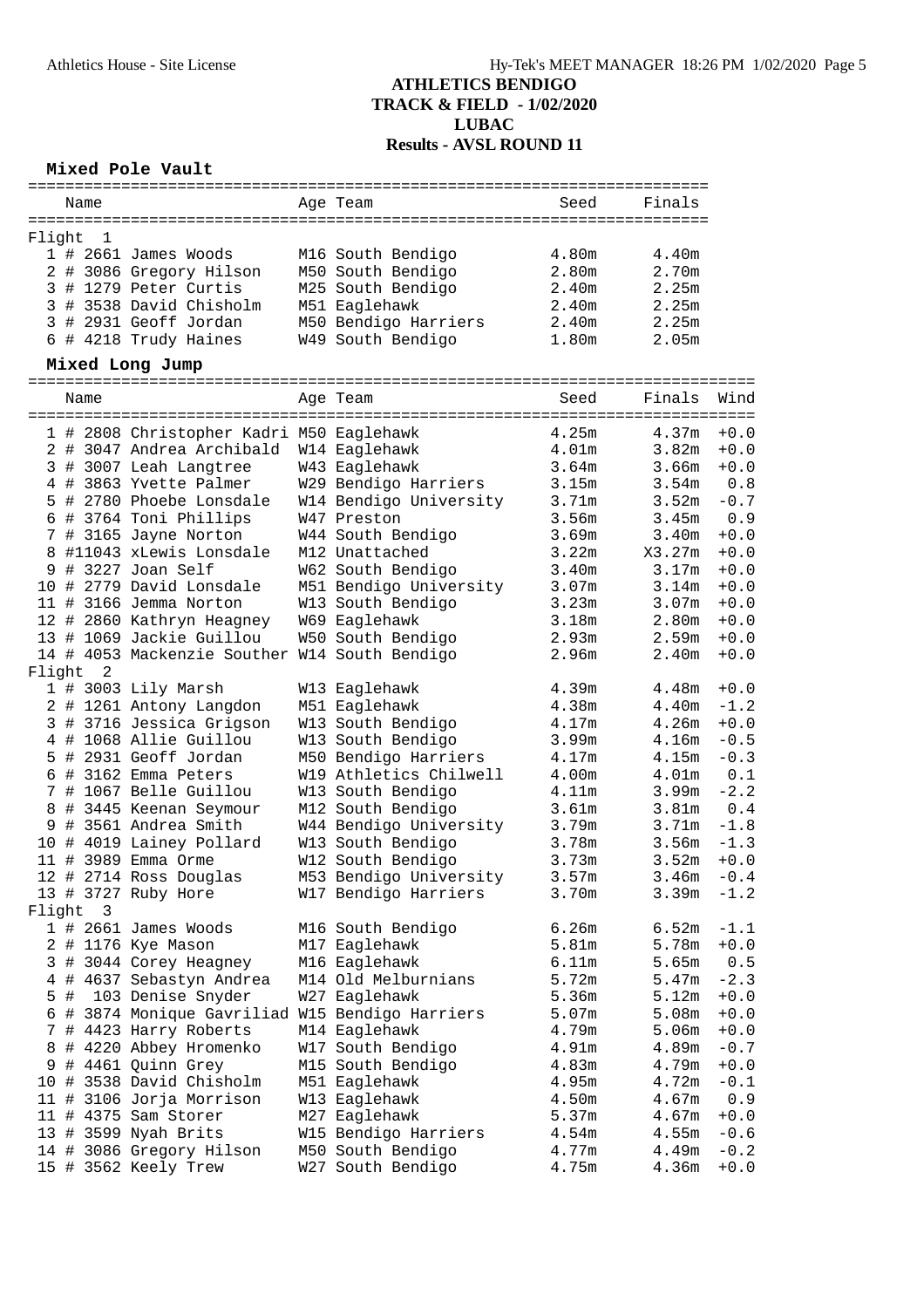**....Mixed Long Jump**

|        |                          | 16 # 3004 Rosy Marsh                                                  | W13 Eaglehawk          | 4.67m             | $4.19m + 0.0$  |  |
|--------|--------------------------|-----------------------------------------------------------------------|------------------------|-------------------|----------------|--|
|        |                          |                                                                       |                        |                   |                |  |
|        |                          | Mixed Shot Put                                                        |                        |                   |                |  |
|        | Name                     |                                                                       | Age Team               | Seed              | Finals         |  |
|        |                          |                                                                       |                        |                   |                |  |
| Flight | $\overline{\phantom{0}}$ |                                                                       |                        |                   |                |  |
|        |                          | 1 # 3873 Jake Gavriliadis                                             | M13 Bendigo Harriers   | 14.75m            | 15.04m         |  |
|        |                          | 2 # 3345 James Bentley                                                | M15 Eaglehawk          | 11.35m            | 11.32m         |  |
|        |                          | 3 # 4461 Quinn Grey                                                   | M15 South Bendigo      | 10.82m            | 10.73m         |  |
|        |                          | 4 # 3052 Olivia Graham                                                | W19 Eaglehawk          | 8.87m             | 8.88m          |  |
|        |                          | 5 # 4068 Haylee Greenman                                              | W15 Bendigo Harriers   | 8.68m             | 8.72m          |  |
|        |                          | 6 # 3167 Aaron Norton                                                 | M40 South Bendigo      | 8.35m             | 8.31m          |  |
|        |                          | 7 # 3119 Craig Graham                                                 | M54 Eaglehawk          | 8.04 <sub>m</sub> | 8.08m          |  |
|        |                          | 8 # 2482 Terry Hicks                                                  | M65 Eaglehawk          | 9.05m             | 8.07m          |  |
|        |                          | 9 # 3970 Neil Shaw                                                    | M46 Bendigo Harriers   | 8.51m             | 7.81m          |  |
|        |                          | 10 # 3971 Brody Shaw                                                  | M14 Bendigo Harriers   | 8.88m             | 7.38m          |  |
|        |                          | 11 # 3445 Keenan Seymour                                              | M12 South Bendigo      | 8.09m             | 6.92m          |  |
|        |                          | 12 # 1261 Antony Langdon                                              | M51 Eaglehawk          | 7.08m             | 6.23m          |  |
|        | Flight 2                 |                                                                       |                        |                   |                |  |
|        |                          | 1 # 4204 Stephen Ryan                                                 | M63 Eaglehawk          | 7.91m             | 7.39m          |  |
|        |                          | 1 # 3166 Jemma Norton                                                 | W13 South Bendigo      | 6.69m             | 7.39m          |  |
|        |                          | 3 # 3764 Toni Phillips                                                | W47 Preston            | 7.35m             | 6.96m          |  |
|        |                          | 4 # 4375 Sam Storer                                                   | M27 Eaglehawk          | 7.27m             | 6.94m          |  |
|        |                          | 5 # 3270 Jasper Seymour                                               | M10 South Bendigo      | 7.05m             | 6.81m          |  |
|        |                          | 6 # 3075 Peter Savage                                                 | M65 Eaglehawk          | 6.76m             | 6.80m          |  |
|        |                          | 7 # 3227 Joan Self                                                    | W62 South Bendigo      | 6.70m             | 6.45m          |  |
|        |                          | 8 # 3047 Andrea Archibald                                             | W14 Eaglehawk          | 6.00 <sub>m</sub> | 6.16m          |  |
|        |                          | 9 # 3863 Yvette Palmer                                                | W29 Bendigo Harriers   |                   | 5.52m          |  |
|        |                          | 10 # 3537 Annette Major                                               | W57 Eaglehawk          | 6.30m             | 5.33m          |  |
|        |                          | 10 # 3172 %Timothy Sullivan M44 Eaglehawk                             |                        | 5.46m             | 5.33m          |  |
|        |                          | 12 # 3004 Rosy Marsh                                                  | W13 Eaglehawk          | 4.38m             | 5.05m          |  |
|        |                          | 13 # 3074 Wendy Ennor                                                 | W62 Eaglehawk          | 4.53m             | 4.63m          |  |
|        | Flight 3                 |                                                                       |                        |                   |                |  |
|        |                          | 1 # 3727 Ruby Hore                                                    | W17 Bendigo Harriers   | 9.74m             | 9.42m          |  |
|        |                          | 2 # 1279 Peter Curtis                                                 | M25 South Bendigo      | 8.44 <sub>m</sub> | 8.38m          |  |
|        |                          | 3 # 3165 Jayne Norton                                                 | W44 South Bendigo      | 8.50m             | 8.29m          |  |
|        |                          | 4 # 3989 Emma Orme                                                    | W12 South Bendigo      | 9.73m             | 8.26m          |  |
|        |                          | 5 # 3162 Emma Peters                                                  | W19 Athletics Chilwell | 7.55m             | 8.05m          |  |
|        |                          | 6 # 3095 Claire Noonan                                                | W15 Eaglehawk          | 8.02 <sub>m</sub> | 7.75m          |  |
|        |                          | 7 # 2931 Geoff Jordan<br>8 # 2644 Eric Baker                          | M50 Bendigo Harriers   | 7.68m<br>7.35m    | 7.25m<br>6.84m |  |
|        |                          |                                                                       | M57 Bendigo Harriers   |                   |                |  |
|        |                          | 9 # 2808 Christopher Kadri M50 Eaglehawk<br>10 # 4077 Amanda Robinson | W40 Bendigo Harriers   | 7.42m             | 6.82m<br>6.76m |  |
|        |                          | 11 # 2714 Ross Douglas                                                | M53 Bendigo University | 7.14m<br>7.63m    | 6.62m          |  |
|        |                          | 12 # 1067 Belle Guillou                                               |                        |                   |                |  |
|        |                          | 13 # 1068 Allie Guillou                                               | W13 South Bendigo      | 6.23m             | 6.47m          |  |
|        |                          | 14 # 4019 Lainey Pollard                                              | W13 South Bendigo      | 6.52m<br>6.62m    | 5.87m<br>5.14m |  |
|        |                          |                                                                       | W13 South Bendigo      |                   |                |  |
|        |                          | Mixed Javelin Throw                                                   |                        |                   |                |  |
|        | Name                     |                                                                       | Age Team               | Seed              | Finals         |  |
|        |                          |                                                                       |                        |                   |                |  |
|        | Flight 1                 |                                                                       |                        |                   |                |  |
|        |                          | 1 # 4544 Siobhan Thompson                                             | W22 Eaglehawk          | 27.61m            | 29.52m         |  |
|        |                          | 2 # 3727 Ruby Hore                                                    | W17 Bendigo Harriers   | 25.15m            | 25.89m         |  |
|        |                          | 3 # 3095 Claire Noonan                                                | W15 Eaglehawk          | 24.74m            | 25.64m         |  |
|        |                          | 4 # 3162 Emma Peters                                                  | W19 Athletics Chilwell | 22.32m            | 25.60m         |  |